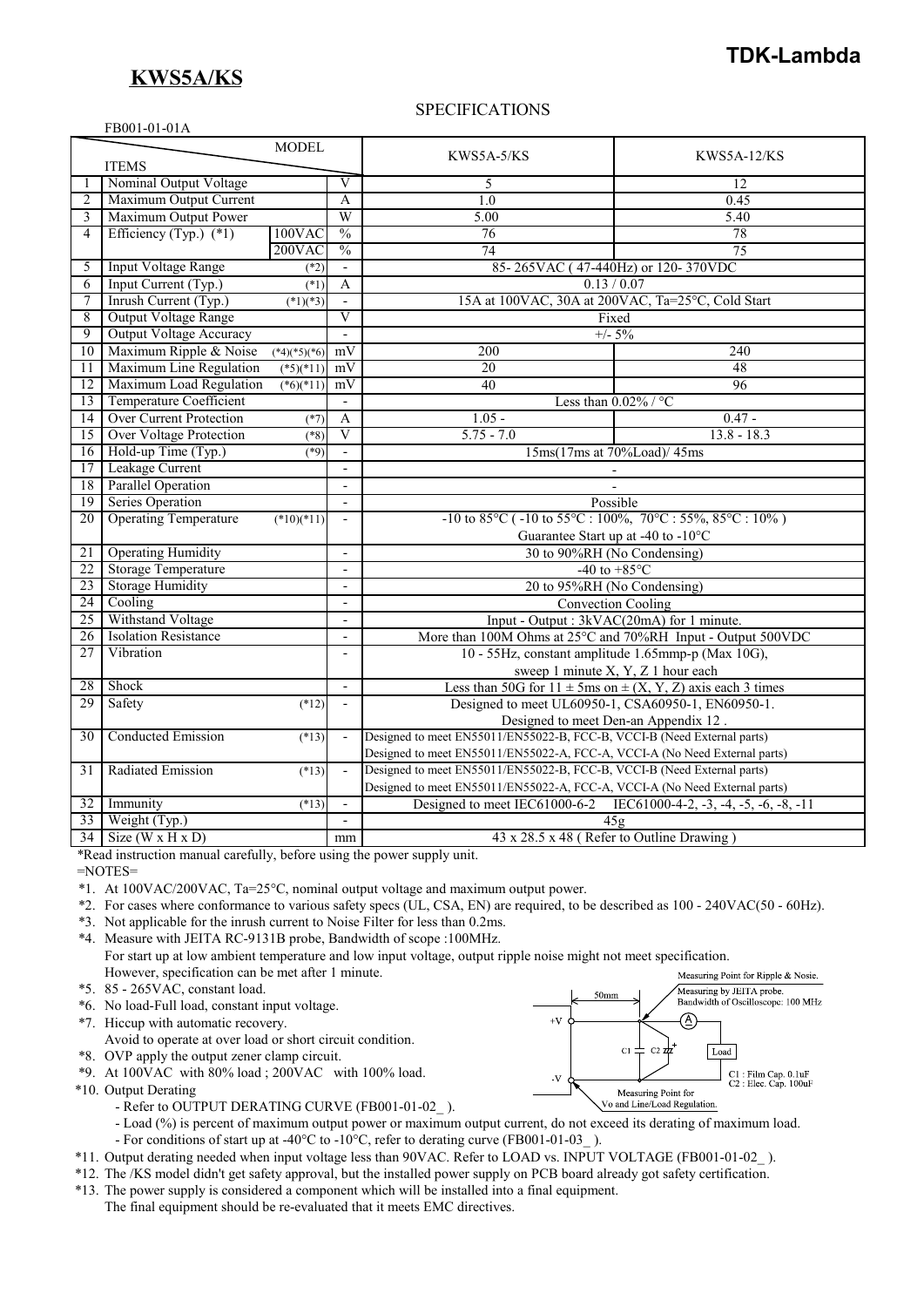# **KWS5A/KS**

### INPUT AND OUTPUT DERATING

FB001-01-02

| VIN(VAC)  | $LOAD$ $%$ | Ta $(^{\circ}C)$ | $LOAD$ $(\% )$ |
|-----------|------------|------------------|----------------|
| റാ        |            | $-10$ to $+55$   | LOO            |
| 90 to 265 | 00         |                  | ں ر            |

| Ta $(^{\circ}C)$      | $LOAD$ $%$ |
|-----------------------|------------|
| $-10 \text{ to } +55$ |            |
| 70                    | 55         |
| २८                    |            |